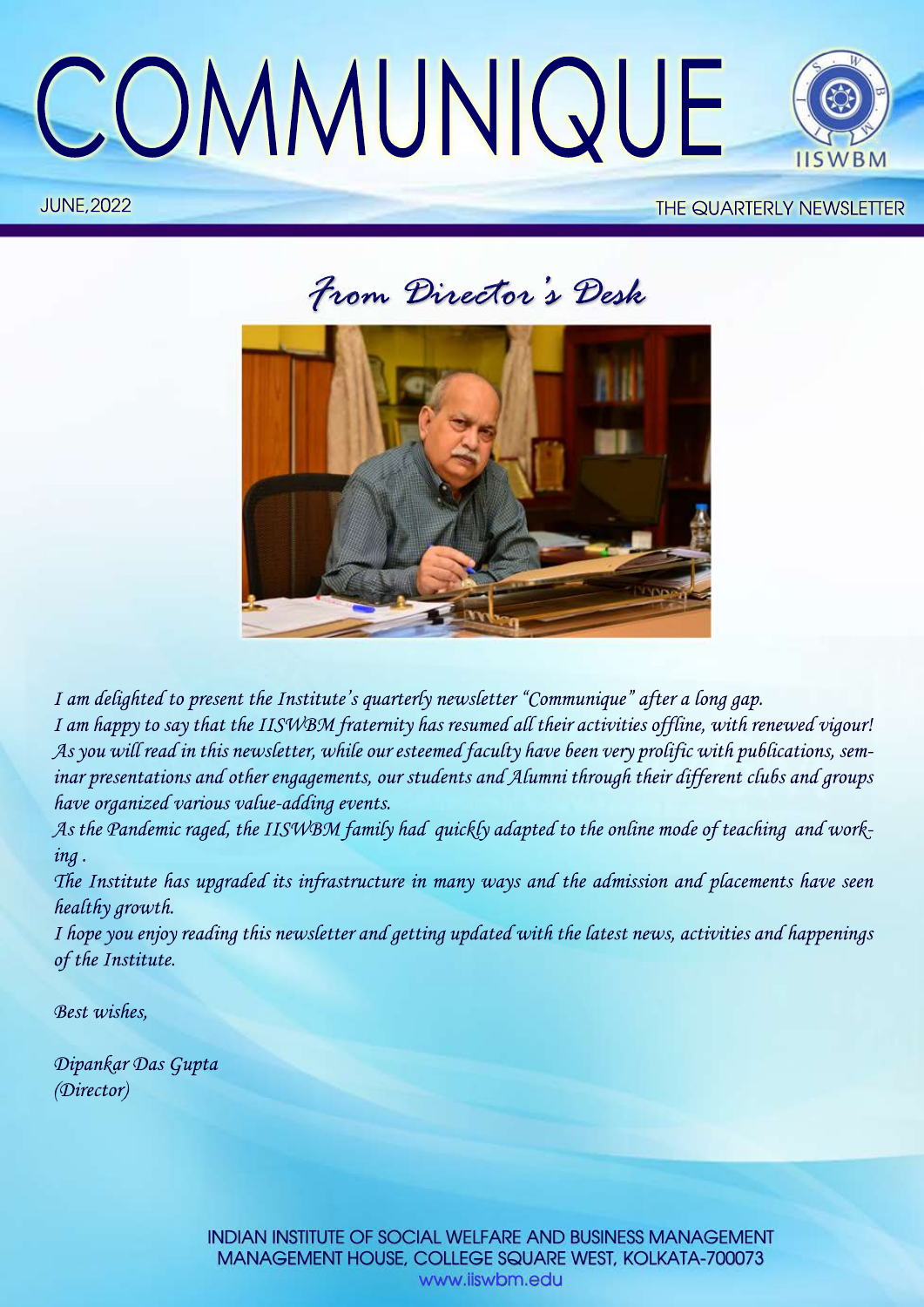

# **Institute News**

- The Annual General Meeting of the Institute was held on the 15th of March 2020.
- The Board meeting of the Institute was also held on the 15th of March 2022.

• An Alumni Portal has been added to the Institute website. It is an interactive portal where the Alumni can interact directly with current students and guide them, especially on the issue of placement. Alumni are being encouraged to join the same.

• The Institute's Website has been upgraded and redesigned and now everything is cloud based. The entire content was updated to its latest version and shifted to AWS Cloud Server. The leased line for Internet access was upgraded from 50 Mbps to 100 Mbps. 13 new laptops and 9 new LCD projectors were acquired. The Institute email id's are now Gmail based.

• Several committees have been reconstituted / created in the Institute for better governance.

• The Institute annual picnic was held on February 19, 2022 atNirala resort , Deulti and was attend by many employees and their families.

• Fire protection, prevention and control measures have been adopted as per recommendations of the Fire safety audit and adequate number of fire fighting equipment have been installed at strategic locations of the Institute and sufficient signages have also been provided for ensuring the safety and security of the IISWBM community.

# **Students'Events**

1. The Alumni Relations committee of IISWBM (MBA-Day) organise 'Crossroads', the annual Student-Alumni Interaction on the 2nd of April, 2022. The event is organized every year to help students explore the various opportunities available with different specialisations through their interactions with their alumni.

2. The Events Committee of (MBA-Day) students hosted "Insight 2020", The Corporate Panel Discussion Event of the calendar year on April9, 2022.

3.Onthe10thofApril,2022,attheinitiativeofthefourclubsoftheMBA-Daystudents**"Navikaran"**was held on April 10, 2022. The four students' clubs Abhisharan, Finvestec, Resonance and Verkoop, hosted it which gave an opportunity to the students of the institute to participate, perform, compete and grow with an element of fun and creativity.

4. Krida 22 was held on 16th April, 2022. This sports event was organised by Athletismos along with the Sports Committee comprising MBA-Day and MBA-HRM students of batches 2020-2022 and 2020-20223.

5. Rejuvenate 22, the Freshers welcome cum Farewell programme for batches 2021-2023 and 2020-2022 respectively, was held on 18th April, 2022. It was a fun filled event lined with nostalgia.

6. Umeed, an 'Entrepreneurship Summit' was held on the 23rd and 24th of April. Umeed is an annual initiative of the MBA-Day and MBA-HRM students to contribute to the society by raising social awareness through social entrepreneurship. The four events hosted were:

a) Raising smiles: deaf and blind students of the Ananda Bhavan School for the Deaf and Blind, were provided with nutritious meals and other necessary items. A donation drive supported by faculty and staff was carried out for the same.

b) KHA- E-JAO: An Intra College Food Festival and Competition, where students of the Institute showcased their culinary skills, were judged and sold, their wares was held Dr. Surajit Chakraborty, (a food enthusiast!), judged the competition and the winners were MBA-HRM (2020-2022).

c) **Social Corporativa:** A virtual panel discussion was held with industry experts and professionals, focusing on eco-friendly business movements. The speakers were, Dr. Prachi Shevgaonkar, (Climate Entrepreneur and founder of Cool the Globe- an app for climate action), Dr.Kankana Das, Dr.Sushanto Poddar (Expert panel member ICC). The event was moderated by Dr. Arnab Basu (President and co-founder of Natural History Commentary Organization).

d) **Deliberate to Liberate**-A virtual inter college debate competition focusing on risk and opportunity analysis on various eco-friendly business ideas was held. The competition was judged by Dr. Arnab Basu (President and co-founder of Natural History Community Organization) and Dr.Kankana Das. The winners were the students ofMBA-HRM 2020-2022.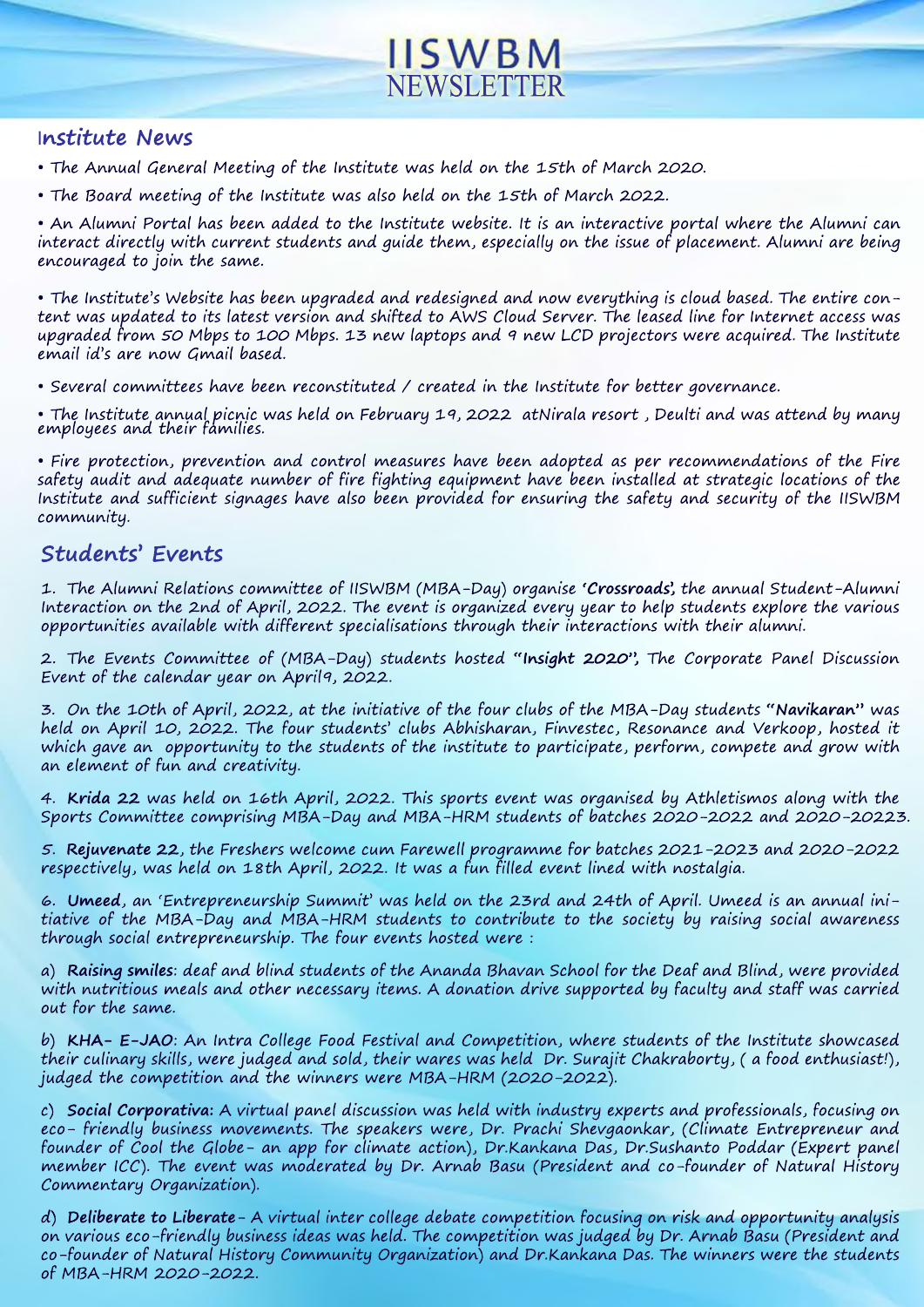7. The Annual HR CONCLAVE of IISWBM "HORIZON'22" took place in the Seminar Hall on 29th April, 2022. Guests for the session were Mr. Jaidip Chatterjee (CHIRO, SREI), Mr. Kallol Dutta (Additional labour Commissioner, Kolkata), Mr. Indrajit Gupta (Partner and Director, Encore, Mindseak), Ms. Snigha Singh (Associate vice president – Global Rewards, OYO), Ms. Sreela DasGupta (lead SME,Diversity,Equity and Inclusion, TCS). The topic for the session was "Psychological Safety at the work place". The event was moderated by Mr.Jaidip Chatterjee'.

NEWSLETTER

**IISWBM** 

8. CONFAB, a one-day alumni reunion event, was hosted and organised on 30th of April, 2022 by the AlumniandEventsCommitteeofMBA-HRM students'.

9. Earth Day 2022, was held on Friday, April 22nd 2022. The Chief Guest Mrs. Karuna Singh (Regional director South Asia and Country Director, India Earth Day), enlightened the audience with a thought-provoking and informative speech, which was followed by a crisp delivery by the Chief Guest Mr. ChandrajitBanerjee, (Director General, and Confederation of Indian Industry (CII)) via virtual mode. The event started off with a panel discussion with Prof. Anita Chattopadhay Gupta, (Principal of DeshBandhu College for Girls). Dr. Dipankar Shome, FormerDirector,Manganese Ore India Limited, Ministry of Steel), Prof (Dr.) Anirudha Mukherjee, (Department of Environmental Science University of Calcutta), Mr.AkhilSonthalia, (Director Jal Pravahika Pvt Limited), Mr. Soumitra Goswami, Government (Head EHS), Mr. BhimsiKachhot (Vice President of Ambuja Cements Ltd). Students of various colleges actively participated in events like Shark Tank, Photography, Best Out of Waste, Sustainable Products Market, Extempore and Quiz competitions. The event came to an end with the prize distribution ceremony, where Dr.Surajit Chakraborty handed over the awards to the winners.

10.**Paradigm 2022** was held successfully on May 14, 2022 at the Park Hotel and was organised by the Events Committee.

# **Faculty News** (A) Papers Published

• Banerjee, S., Sikdar, P.K. (2022) Hydrochemical fingerprinting and effects of urbanisation on the water quality dynamics of the Quaternary aquifer of south Bengal Basin, India. Environmental Earth Science, 81, 134.

• Mitra Dipa (2022). An Analytic Study on the Tourist Behaviour in Covid Pandemic, National Conference, 2022, Paradigm Shift Towards Sustainable Management Practices, Proceedings & Book of paper, ISBN: 978-81-956407-0-6, March 2022.

• Mitra Dipa (2022). An Investigation on West Bengal Tourism in New Normal Situation, AVLOKAN 1.0 Proceedings of International Research summit on Redefining Social Responsibility with Ethical Leadership, Eureka Publications, ISBN: 978-93-91260-57-6, Feb 2022.

• Mukherjee S, Sundberg T, Sikdar PK and Schütt B (2022) An Integrated Quantitative Assessment of Urban Water Security of a Megacity in the Global South. Frontier Water 4: 834239.

• Mukherjee, S; Sikdar, P.K; Pal, S. (2022). Sustainable Governance of Groundwater as Drinking Water in the Post Covid-19 World: An Urban Water Security Perspective. In: Kumar, M.; Vithanage, M.; Mohapatra, S.; Acharya, K. (eds.). Legacy, Pathogenic and Emerging Contaminants in the Environment. CRC Press, Taylor and Francis Group, New York. Chapter14: ISBN 978-0-367-74363-5 (hbk), ISBN 978-0-367-74365-9 (pbk): ISBN: 978-1-003-15746-5 (ebk)

•Pathak,P.,Ghosh,P.,Banerjee,S.,ChatterjeeR.S.,Muzakkira,N.1 ,Sikdar,P.K.,Ghosal,U,Mao-Chang Liang, M-C. and Meeran, K. (2022). Relic surface water (clay pore water) input triggers arsenic release into the shallow groundwater of Bengal aquifer. Journal of Earth System Science,131:80.

• Ray Subhashis&Roychowdhury Soma (2022). Path Analytic Approach towards Demystifying the Key Triggers behind Liking Different Cricket Formats - A Kolkata based study". Published in Malaysian Journal of Sports Science and Recreation, 18 (1), 110-129.

• Sikdar, P.K., Banerjee, S. and Chakraborty, S. (2022) Understanding the Past-Present-Future Hydrogeologic System through Numerical Groundwater Modeling of South Bengal Basin, India. Frontier Water 3:801299.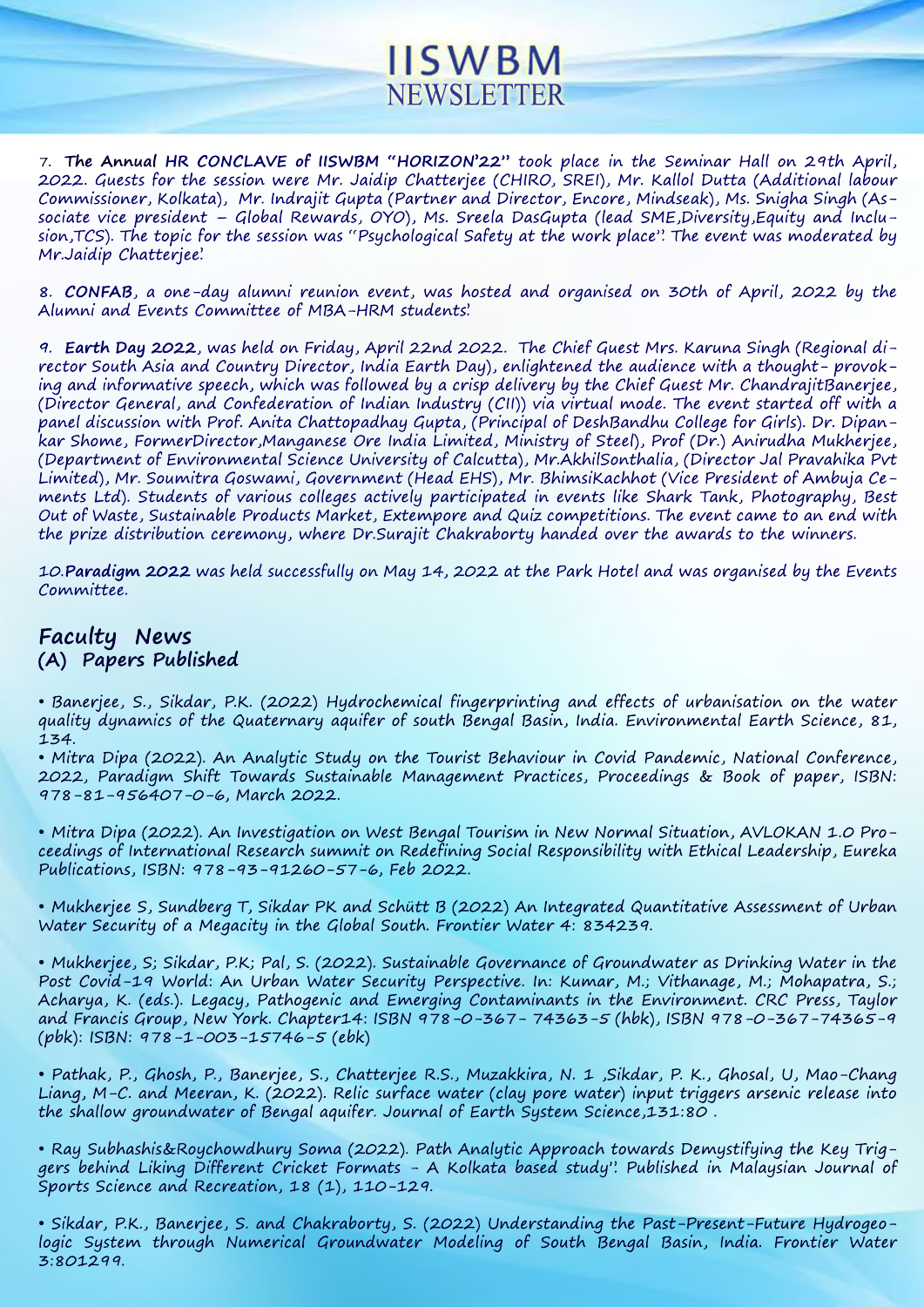# **IISWBM** NEWSLETTER

#### (B) Seminars, Webinars and Conferences (Paper Presented)

• Chakraborty Surajit was invited as an online speaker at the International Workshop on "Gender Issues in Water Management in Developing Countries and Sustainable Development" jointly organized by Centre for Science & Technology of the Non-aligned and other developing countries (NAM S&T Centre), New Delhi, India JSS Academy of Higher Education & Research, Mysuru, Karnataka, India and Scientific committee on problems of the environment (scope), Amstelveen, the Netherlands on February 22-23, 2022 on "Explaining the migration of arsenic by numerical modelling of groundwater of central Bengal basin and its societal implications".

• Chakraborty Surajit was invited as an online speaker at the International Workshop on "Water for all: Addressing issues surrounding water quality, quantity and waste water treatment in India" Organized by DST-UKIERI Partnership Development International Workshop 11-13th January, 2022, on "Understanding the facets of arsenic migration by groundwater modelling and its implications".

• Mitra Dipa was invited as speaker (Online) at the International Conference of Empirical theoretical Research, 3rd International Conference on Empirical and Theoretical Research, (ICETR-2022), Organized by Clara's College of Commerce, Varsova, Mumbai, in Collaboration with University of Nicosia, Nicosia, Cyprus, & Otto von Guericke University Magdeburg, Germany, on Empirical Study on the Tourism Industry in State of West Bengal during ongoing pandemic, January 28-29, 2022.

• Sengupta Piyali was invited as a speaker at the Commonwealth Scholar and Alumni International conference - Interchange 22 - Climate Change and Public Health organised by the British Council, on behalf of the Commonwealth Scholarship Commission (CSC) on 15th and 16th March, 2022 on Climate Change.

• Sikdar P.K. was an invited Speaker at a Webinar on World Water Day organized by Indo-Global Social Service Society (IGSSS), New Delhi, on 22ndMarch 2022 on "Groundwater – the Invisible Resource: Strategies for Sustainable Development".

• Sikdar P.K. was invited as a speaker in a Seminar to Commemorate World Forestry Day 2022 & World Water Day 2022 (24 March 2022) organised by Department of Environmental Science in collaboration with Eco Club and IQAC, Deshabandhu College for Girls on "Groundwater – the Invisible Resource: Strategies for Sustainable Development".

### (C) Seminars, Webinars and Conferences (attended/conducted)

• Banerjee Ankan attended a Webinar on 'Olympism and its Values', organised by the Abhinav Bindra Foundation on 26th February, 2022 on the legends of Indian Sports like Pullela Gopichand and Abhinav Bindra.

• Mitra Sarbani, as Liaison Officer, CWEEL (USA), India Chapter along with Ms. Piyali Sengupta as Lead Office, organized an International Webinar on 25th March, 2022, on 'Enviro-technical Feasibility of Biomass Co-firing in Thermal Power Plant', in technical association with AEE (USA) – IISWBM Kolkata Chapter, India.

• Sengupta Piyali attended a Webinar on 'Making the invisible visible: Groundwater under threat' organized by the Faculty of Environmental Science (Dept. of Chemistry), School of Basic and Applied Sciences, Adamas University. It was online and held on the 5th March 2022.

• Sengupta Piyali attended a Webinar on 'Sustainability, ESG and Relevance for Industries' organized by the Faculty of Environmental Science (Dept. of Chemistry), School of Basic and Applied Sciences, Adamas University. It was Online and was on 12th Feb 2022.

### **(D)RefresherCourse,Workshop,Training(attended/conducted)**

• Pal Soubarna participated in a refresher course in "Information Science and Digital Education from the 28th of January 2022 to the 11th of February 2022. The organiser of this Refresher course was HRDC, CU.

• Sengupta Piyali participated in an online two-Week Interdisciplinary Refresher Course on "Environment and human health". Organized by the" Department of Environmental Studies", University of Delhi under the aegis of Ministry Of Education from the 28 March – 11 April, 2022, and obtained a Grade A+

• Mitra Sarbani participated in a 7 day workshop on 'Research Methodology and Statistical Package for Social Science', (SPSS), organised by The Indian Statistical Institute, Biological Anthropology Unit, Kolkata from 9th  $-16th$  of February, 2022.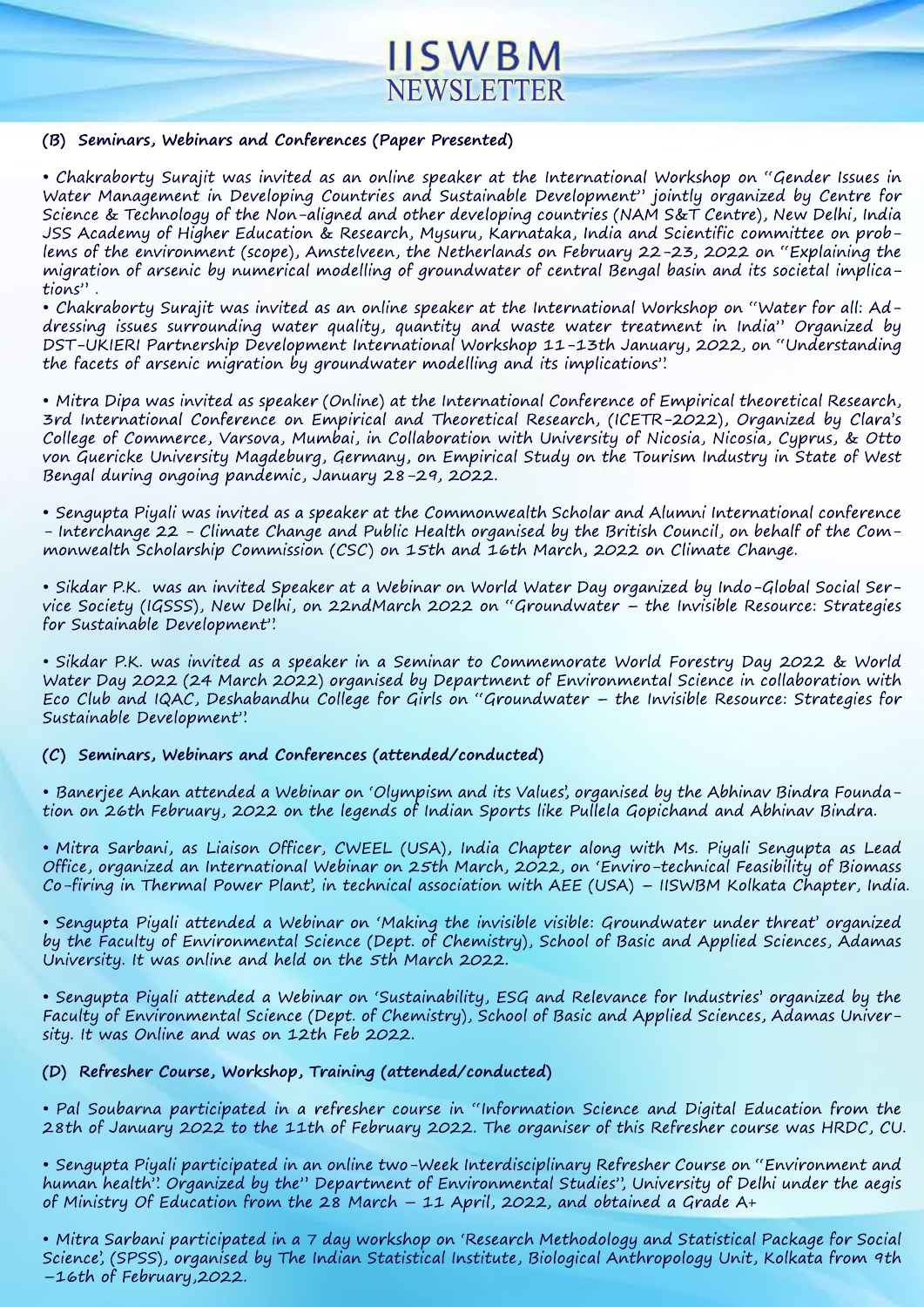• Sengupta Piyali attended a 7 day online workshop on "Research Methodology and Statistical Package for Social Science", organised by the Indian Statistical Institute (ISI), Kolkata from the 9th – 16th of February, 2022.

**NEWSLETTER** 

**IISWBM** 

• Banerjee Sudeepa conducted a training in the Regional Training Institute in Kolkata on the 21st of March 2022, on 'Effective Communication with internal and external stakeholders'.

• Mukherjee Buddhadip conducted a training in the Regional Training Institute in Kolkata on 22nd March 2022, on "Group Dynamics, Concepts and functions, Theories, Group Development & Group forming.

• Mohanty Madhumita conducted a training in the Regional Training Institute in Kolkata on the 22nd& 23rd of March 2022, on "Social Influence in Groups, Thinking, Group Problems/Conflicts and Appropriate Strategies for their Resolution, Motivation, Motivation Theories – ( Maslow, Herzberg), Role of Personality in Motivation, Motivating and Demotivating Factors, Addressing Specific Moral Issues".

• Mullick Soumitra conducted a training in the Regional Training Institute in Kolkata on the 23rd of March 2022, on "Financial Markets and Capital Markets; Forms of Borrowing from Financial Institutions, Public Finance, Principals of Public Finance, Union Budget and its Components".

• Banerjee Sona conducted a training in the Regional Training Institute in Kolkata on the 24th of March 2022," Personal Ethics, Professional Ethics and Code of Ethics".

• Khawas Gita conducted a training in the Regional Training Institute in Kolkata on the 25th of March 2022. The title of her presentation was 'Gender Sensitisation, Concept of Gender, Sexual Harassment of Women at the Work Place, Act 2013'.

### (**E)Externalengagementsandotheractivities**

• Prof(Dr) P.K Sikdar attended regular meetings of the State Expert Appraisal Committee (SEAC), West Bengal, constituted by the Central Government in consultation with the State Government of West Bengal vide. The Gazette of India: Extraordinary No. 1247 dated 29th April 2029 – S.O.1395 (E) as Member for recommendation of environmental clearance of developmental projects in the state of West Bengal.Healso attended regular meetings as external Member, Ph.D Committee of the Department of Geography, Presidency University.

• Prof. (Dr) Madhab Milan Ghosh attended Disciplinary Committee meetings conducted by the All India Football Federation (AIFF) as a Member of the committee and delivered various disciplinary sanctions to this esteemed body. He has taken the initiative to start the first Ph. D programme in Sports Science and Management in West Bengal under the West Bengal University of Teachers Training Planning and Administration (W-BUTTEPA), as an expert member.As a Member of the Sports Committee of The Bengal Chamber of Commerce & Industries, he has attended the meetings for the developmental activities of various disciplines of Sports in West Bengal.

• Prof(Dr) Sarbani Mitra was invited on 2nd February 2022 as a Guest Speaker in Live Broadcast on the "Role of Women in Wetland" to commemorate World Wetlands Day 2022 in MohiladerAsar, Prasar Bharati, Akash Bani, All India Radio, Kolkata. She has also been appointed as the PhD quide of Ms. BarnaliSaha, LLM, M.Phil who has registered under Department of Business Management, University of Calcutta. Her title of Thesis is 'An Investigation into Determinants of and Deterrents to Cross Border Trade: Challenges and Prospects for India'.On March 12, 2022 she has received an Appreciation Award for continued support to FSAI Kolkata Chapter by Fire & Security Association of India (FSAI) in Foundation Day (10th year) Celebration of FSAI at HHI, Kolkata.

• Prof. Ankan Banerjee has been appointed as the adviser of the 3rd Edition of Global Soccer Conclave and was invited to moderate the technical sessions and panel discussions. He has attended the inaugural programme of the "National Skill Qualification Framework, Level 4: Fitness Trainers Course" as the "Special Guest" and delivered a lecture on the "Importance of Fitness Training in Modern Sports". This programme was held on 27th March. Prof Banerjee also attended the meetings of "ProIndia", a Kolkata based Sports Management Company, as their advisor.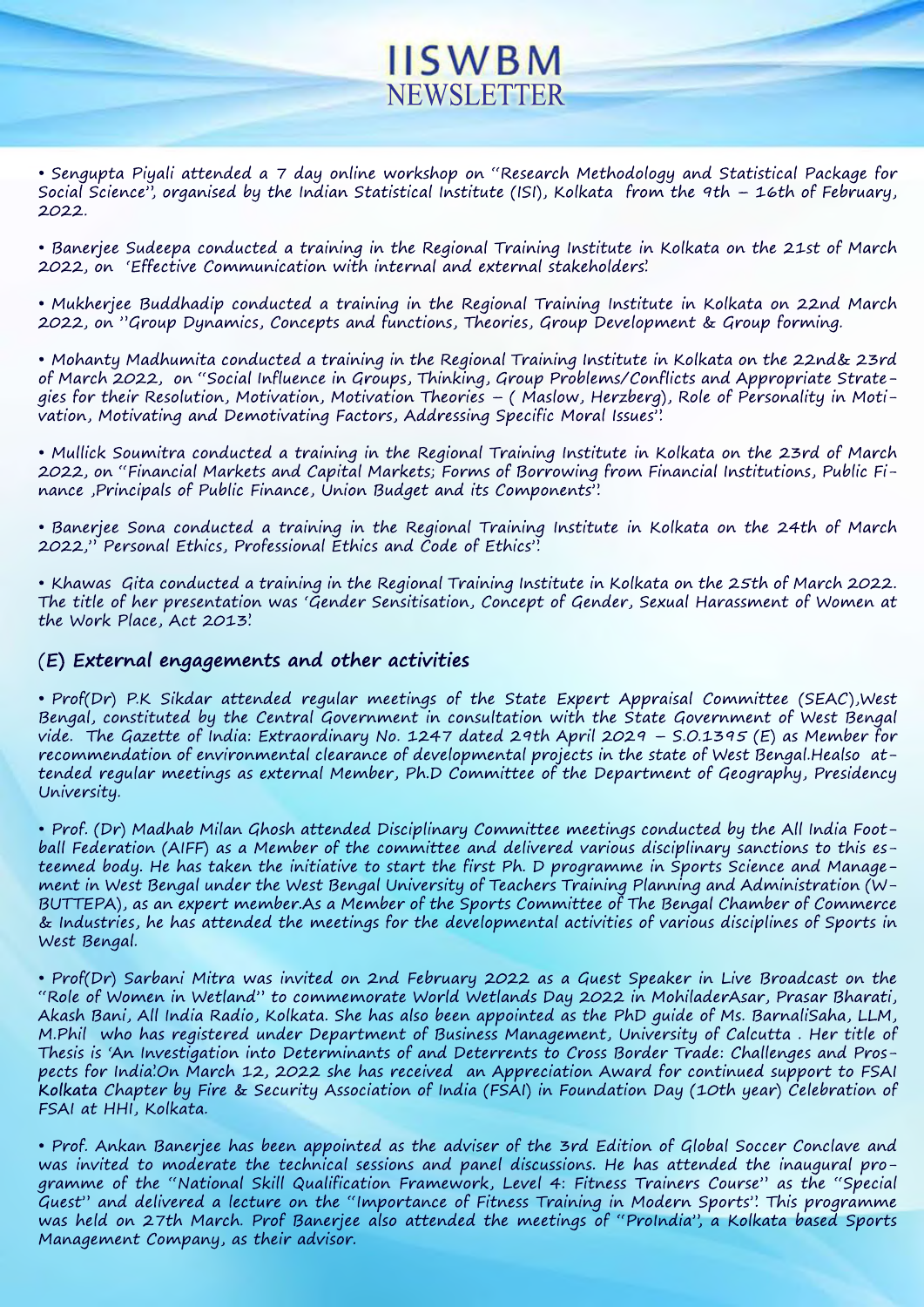# **IISWBM NEWSLETTER**

# Departmental Information

# MBA(Day)

• 1st semester exams were held online from the 1st of February to the 16th of February 2022.

• A Seminar was organized by the Department on "Agile Minds and Application of Technology for Business Growth", on the 11th of March 2022. The Guest Speaker was Mr. Arindam Mukherjee, an alumni, currently the CRM and Digital Project Lead, of Arrow ECS ANZ, Sydney, Australia.

# **MBA-HRM.**

• The Departmental Magazine's inaugural issue, "MANAV" was published in April 2022 by the HR club of IISWBM.

• "InterculturalSkills Day" was observed by the students of the MBA-HRM Department in April 2022, along with the esteemed Prof. Urmila Chakraborty, from the State University of Milan.

• An online Seminar was held on, "Diversity Awareness for Budding Managers" on the 14th of April, 2022, from 4 pm to 5:30 pm, the Guest Speaker was Prof. Urmila Chakraborty (Professor at State University of Milan, of Linguistics, Meditation and Intercultural Studies).

# **MBA-Public Systems**

• A Webinar on "Enviro-Technical Feasibility of Bio-MassPelletsCo Firing in Thermal Power Plants" was held on the 25th of March 2022. The speaker was M.S. Eitti Khanna of (Erda Illumina Pvt.Ltd).

• An Esteemed Alumni Talk Series has been started, where successful alumni of the Department are invited to address the student community comprising of students of IISWBM and other colleges, universities and institutions across the country.

• 4th Semester Students of Energy and Environment Management visited "The Garden Reach Water Treatment Plant,' on 21.2.2020.

• 4th Semester students of Energy and Environment Management visited 'Jayashree Textile and Jayashree Insulator at Rishra on 25.2.2022.

• 4th Semester students of Energy Management visited CESC Power Plant at Haldia on 28.2.2022.

• 2nd Semester Students of Environment Management visited "The West Bengal Major Irrigation and Flood Management Project" funded by Asian Infrastructure Investment Bank and the World Bank at Sehara Bazar Purba Burdwan West Bengal on 9th April, 2022.

• Prof(Dr). Jayanti De and Dr.Surajit Chakrabortyhave taken the Viva Voce and Dissertation Presentation and completed the 2 year PG Certificate Course on Supply Chain and Logistics Management conducted by the Transportation and Logistics stream of Public Systems Management Department for the employees of Tata Steel, Jajpur Plant, Orissa on 22nd and 23rd March, 2022.

# **MSW**

• The MSW Department achieved excellent placements with highly competitive salaries, the highest salary being 9.75 Lakhs per annum! In spite of the Pandemic, all certificates till the batch of 2019-2020 were distributed by the department.

• The 1st and 3rd semester exams were held online and the results have been published.